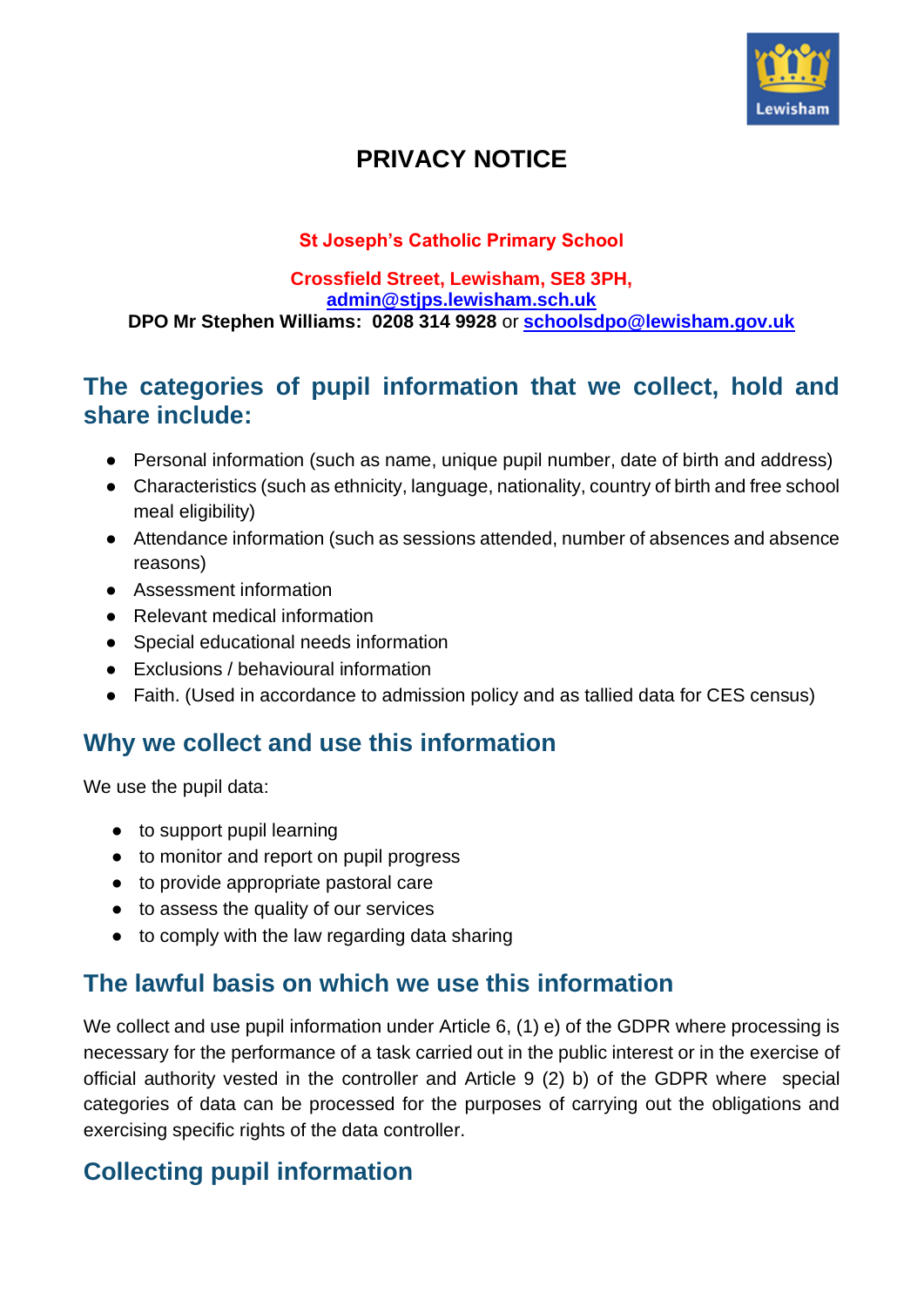Whilst the majority of pupil information you provide to us is mandatory, some of it is provided to us on a voluntary basis. In order to comply with the General Data Protection Regulation, we will inform you whether you are required to provide certain pupil information to us or if you have a choice in this.

## **Storing pupil data**

We hold pupil data for as long as the pupil attends the school. The data is then sent on to the receiving school. Should a child move abroad or for any reason have an unknown destination, their data will be retained for 7 years. The school may retain data if it has a reason to do.

## **Who we share pupil information with**

We routinely share pupil information with:

- schools that the pupil's attend after leaving us
- our local authority, London Borough of Lewisham
- Social services
- Police
- the Department for Education (DfE)
- academy chains
- federations or Multi Academy Trusts (MATs)
- school nurse, NHS
- Scholarpack (MIS system)
- London Grid For Learning

## **Why we share pupil information**

We do not share information about our pupils with anyone without consent unless the law and our policies allow us to do so.

We share pupils' data with the Department for Education (DfE) on a statutory basis. This data sharing underpins school funding and educational attainment policy and monitoring.

We are required to share information about our pupils with our local authority (LA) and the Department for Education (DfE) under section 3 of The Education (Information About Individual Pupils) (England) Regulations 2013.

#### **Data collection requirements:**

To find out more about the data collection requirements placed on us by the Department for Education (for example; via the school census) go to [https://www.gov.uk/education/data](https://www.gov.uk/education/data-collection-and-censuses-for-schools)[collection-and-censuses-for-schools.](https://www.gov.uk/education/data-collection-and-censuses-for-schools)